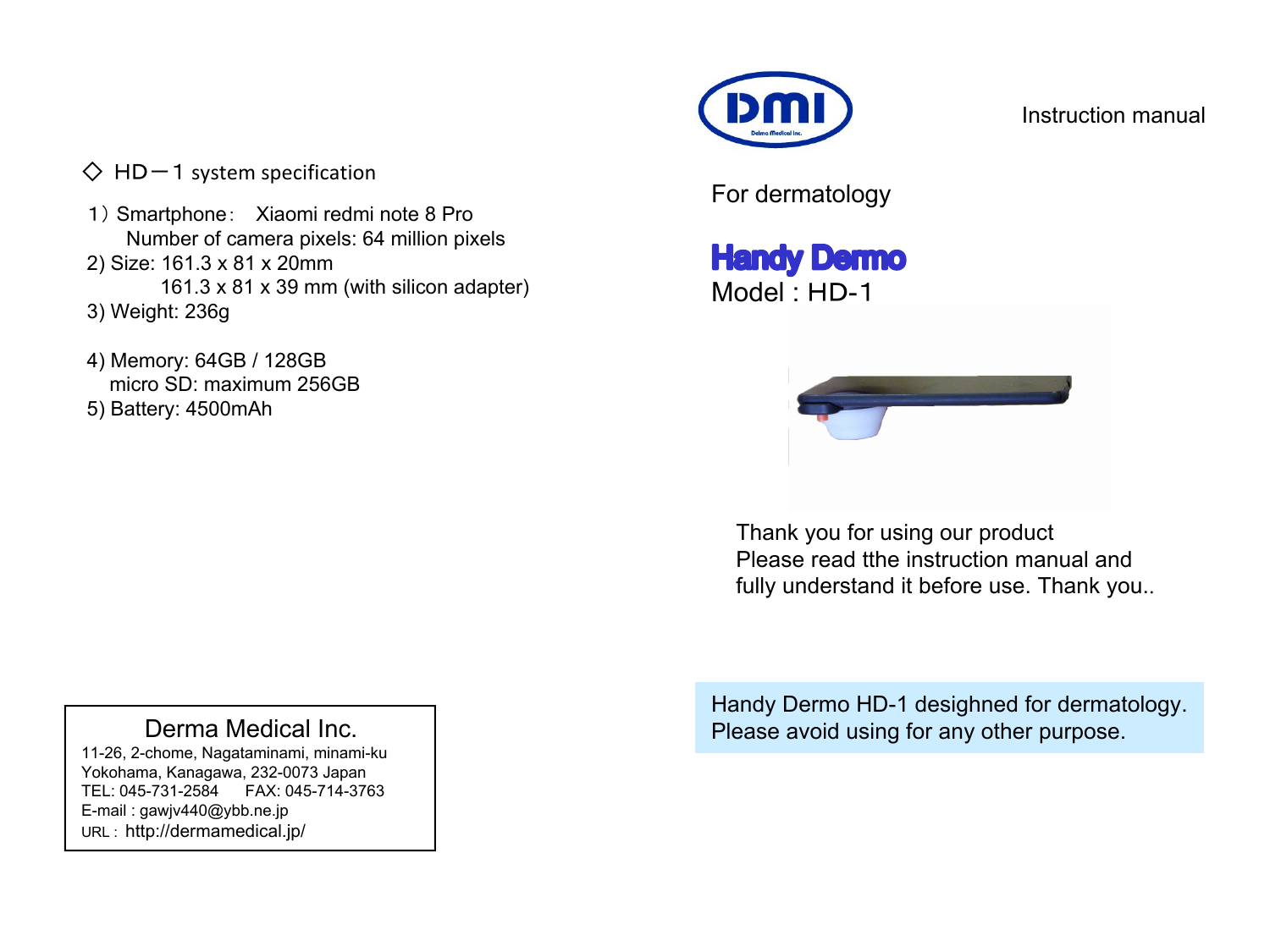## Confirmation of set contents

The following items are included in the HD-1.

- ●Camera body set ((Redmi Note 8 Pro by Xiaomi) Charging unit, USB cable, and SIM pin fof micro SD
- ●Handy Dermo(close-up photography adaater set) Polarizing filter on/off
- ●Silicon adapter (with glass for gel or oil)
- Fit the camera's silicon adapter into the silicon mount. The focus will be just right.

Note 1) The smartphone is already charged and loaded. Note 2)If you set the switch knob to the inside, you can

switch to the polarizing filter mode and the outside. If you set the glass to,silicon adapter, it will be in gel or oil mode.

## Attach the silicon adapter to the camera

1 **Fit the silicon adapter into the silicon mount.**

2 **To remove the silicon adapter, push the lower part up and lift the protruding part to remove it.**

Press the bottom of the silicon adapter



Push it up to remove

# About repair

When sending to us for repair,etc.,disassemble the camera body and close-up unit. Please pack it with material and send it .

# About warranty

・Our company registers your purchase date (shipment date) We will respond if you contact us with the name of the clinic and your name.

The warranty period is one year after purchase expect for the amera. ・Basically, with normal use of the camera body and system, We

guarantee the failure for one year.

When it comes to repairing smartphones, the cost of repairing with LCD glass etc. by dropping, is expensive, so it is not usually covered by the warranty, but as an option, we also guarantee this LCD repair with an insurance premium of 10,000 yen for 2 years...

「Warranty provisions」

- 1. Repairs will be charged after the one-year free repair period.
- 2.If the cause of the failure is as follows, it will be out of the coverage and will be charged.
- 
- 1) Failure of damage due to careless handling or missuse.2) Failure or damage due to repair, modification, disassembly, etc. other company.
- 3) Failyre or damage caused by mud, sand, water fog, drop,impact .etc..
- 4) Failure or damage due to fire, earthquake, flood, lightning strike, other natural disasters, pollution or abnormal voltotage.
- 5) Damage due to imporoper storage or care.
- 3. Consumables are not covered by this warranty.
- 4. Customers are responsible for the freight charges and charges for repaired products.
- 5. Incidential damage due to failure of this product (costs required for shooting and should be obtained by shooting. We cannot compensate for lost profit, etc)

## Precautions for use

- 1.For cleaning, wipe the close-uo unit with a soft cloth. Do noit use benzene / alcohol highly volatile solutions. Be sure
- to clean lens with alcohol cotton, etc. after each inspection.
- 2.Since it has an illumination light source, please avoid using it for people with are sensitive to light..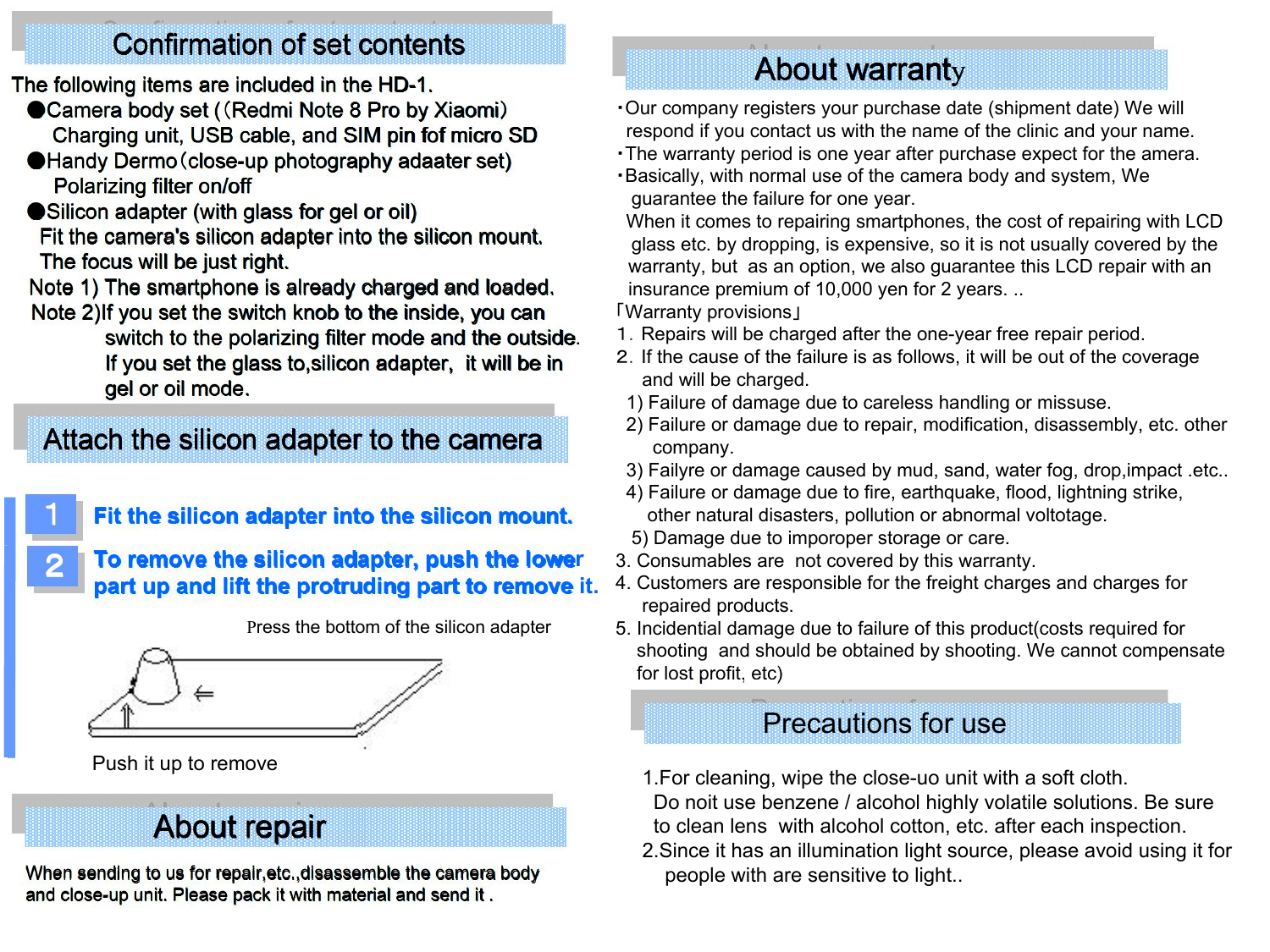## Connection with a computer and the images

Connect to your computer with the included USB cable and transfer the captured images to your computer for saving. Smartphone when connecting a computer and a USB cable.If you give permission to transfer images to, it will be transferred. There are images in Handy Dermo in DC-IM in the file in the memory of the smartphone..File manager in display can be opened. There are pictures . You can delete the pictures and also check the pictures.

## Initial setting

The settings of Xiaomi Redmi Note 8 Pro are as follows.

1)Language selection: Japanese,, Area selection: USA, SIM card: None Google account: None, MI account: None, Fingerprint registration: None WIFI setting: None

Low waterproof and dustproof (although it is waterproof enough for daily life, it will be out if submerged in the bath)

- Note: Please do not upgrade Android. If you do, the dedicated app may not work properly.
- 2) Only use the camera. The camera frame is 3: 4.
- 3) Set to airplane mode. Reduce power consumption due to radio waves.  $\begin{vmatrix} -4i \end{vmatrix}$
- 4) Operation buttons



### **Smartphone right switch**

- Volume control
	- Power button Press and hold the power button Reboot

# To shoot

**Turn on your smartphone. Press the lower switches on the right** side of the smartphone body. Swipe up the screen to<br>
turn on the power After that, press the camera mark button **turn on the power.After that, press the camera mark button (Handy Dermo) at the bottom of the screen to launch the dedicated application.**

## 2 Dedicated application operation





Click the button below to set autofocus. once again Press the manual "Focus will bring up a vertical bar. Adjust up and down.

EV(exposure value)

Click the button below to set the standard settings. Press it again to manually adjust with the vertical bar. Adjust up and down.



Electronic zoom Adjust left and rright,

x 10 :**Actually 35 times** x **3.4 : Actually 10 times** x **2.5** : **Actually 6 times**



Reset button: Return to default settings Focus / EV / Zoom



Shutter button: After adjust focus and capture



Touch during playback image. Left and right arrows will appear below, so select the image you need.

Video characteristics 1 standard

for strong contrast

Video characteristics 2 Weaken the setting contrast



Image selection button during **KAN** Electronic scale playback







Zoom ratio initial setting can be changed